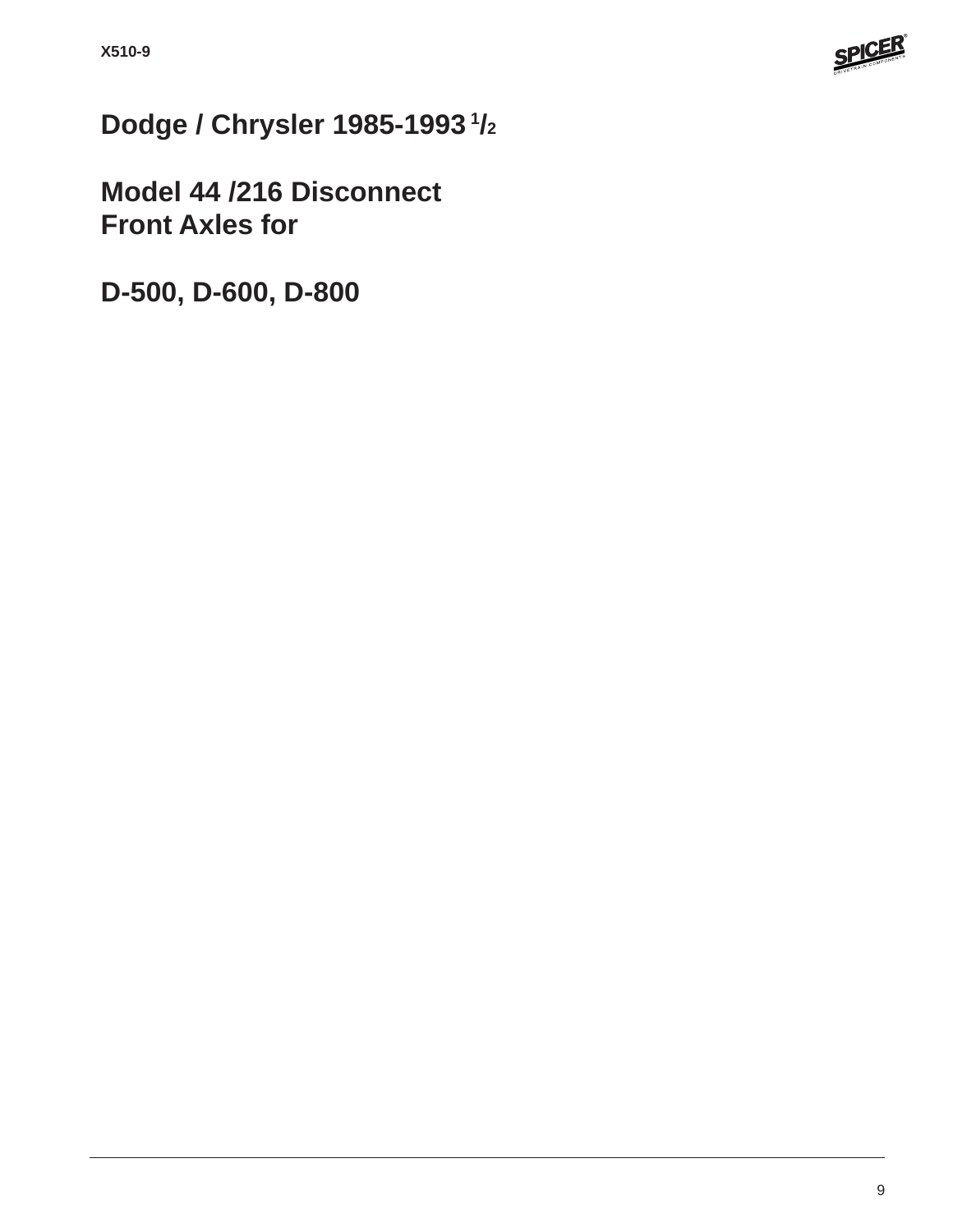

## **Exploded View Dodge Model 44 /216 Disconnect Front Axles**

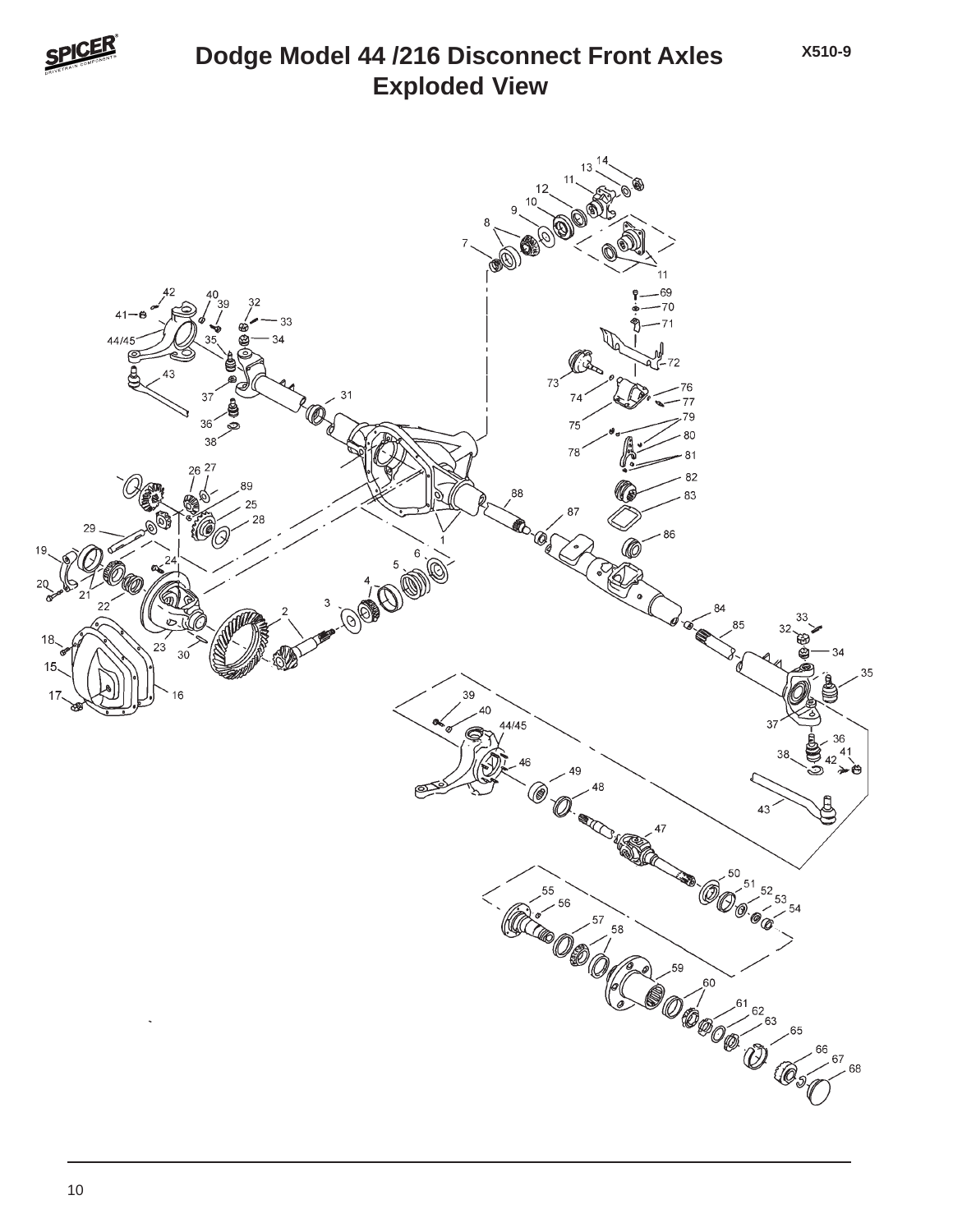## **Parts Listing Dodge Model 44 /216 Disconnect Front Axles**



| <b>ITEM</b><br>NO. | <b>PART</b><br><b>NUMBER</b> | <b>DESCRIPTION</b>                    | <b>ITEM</b><br>NO. | <b>PART</b><br><b>NUMBER</b> | <b>DESCRIPTION</b>                    |
|--------------------|------------------------------|---------------------------------------|--------------------|------------------------------|---------------------------------------|
| 1                  | $-^{(3)}$                    | Housing - Axle Service                | 44                 | $- (3)$                      | <b>Right Knuckle</b>                  |
| $\mathbf 2$        | $-$ (1)                      | Drive Pinion & Gear Assembly          | 45                 | $- (3)$                      | Left Knuckle                          |
| 3                  | 30764                        | Slinger - Inner Pinion Bearing        | 46                 | 36326-1                      | Bolt - Knuckle                        |
| 4                  | 706031X                      | KIT - Inner Pinion Bearing            | 47                 | $- (1)$                      | Shaft & Joint Assembly                |
|                    | 706358X                      | PKG - Pinion Bearing Shim             | 48                 | $-$ (2)                      | Oil Seal (left side)                  |
|                    |                              | (inc items 5, 7, 12, 13, 16)          | 49                 | $-^{(2)}$                    | Bearing (left side)                   |
|                    | 706376X                      | PKG - Diff & Pinion Bearing Shim      | 50                 | 36364                        | Slinger - Outer Shaft                 |
|                    |                              | (inc items 5, 7, 12, 13, 16, 22)      |                    | 706570X                      | KIT - Spindle (RH, inc items 51-55)   |
| 5                  | $- (4)$                      | <b>Inner Pinion Shims</b>             |                    | $- (2)$                      | KIT - Spindle (LH, inc items 51-55)   |
|                    |                              | (see shim packages)                   |                    | 706527X                      | KIT - Spindle Seal & Bearing          |
| 6                  | 30765                        | Baffle - Pinion Bearing               |                    |                              | (inc items 51, 52, 53, 54)            |
| $\overline{7}$     | $- (4)$                      | <b>Outer Pinion Shims</b>             | 51                 | 38128                        | Oil Seal                              |
|                    |                              | (see shim packages)                   | 52                 | 36361                        | Oil Seal (block-vee)                  |
| 8                  | 706030X                      | KIT - Outer Pinion Bearing            | 53                 | 38106                        | Spacer - Wheel Bearing Spindle        |
| 9                  | 13575                        | Slinger - Outer Pinion Bearing        | 54                 | 550759                       | Needle Bearing Assembly               |
| 10                 | 39118                        | Seal - Pinion Oil                     |                    | $-$ (2)                      | Oil Seal Retainer                     |
| 11                 | $-^{(3)}$                    | End Yoke/Companion Flange             | 55                 | 38428                        | Spindle                               |
| 12                 | $-^{(3)}$                    | Slinger - End Yoke                    | 56                 | 35704                        | <b>Brake Mounting Nut</b>             |
| 13                 | 30186                        | Washer - Pinion Nut                   | 57                 | 40709                        | Oil Seal                              |
| 14                 | 30185                        | <b>Pinion Nut</b>                     | 58                 | $-^{(3)}$                    | KIT - Inner Wheel Bearing             |
|                    | 707014X                      | KIT - Carrier Cover (inc 15,16,17,18) | 59                 | $- (3)$                      | <b>Wheel Hub</b>                      |
| 15                 | 41545                        | Cover & Clip Assembly - Carrier       | 60                 | $- (3)$                      | KIT - Outer Wheel Bearing             |
| 16                 | 34685                        | Gasket - Carrier Cover                | 61                 | 21588X                       | Nut & Pin Assembly                    |
|                    | 38615                        | <b>RTV Silicone Sealant</b>           | 62                 | 36569                        | Lock Nut                              |
| 17                 | 36472                        | Plug - Carrier Cover                  | 63                 | 31139                        | Nut - Wheel Bearing Adjusting         |
| 18                 | 34279                        | Bolt - Carrier Cover (qty 10)         | 65                 | $-$ (2)                      | Spacer - Drive Gear                   |
| 19                 | $-^{(3)}$                    | Differential Bearing Cap              | 66                 | 42667                        | Axle Drive Gear                       |
| 20                 | 48632-1                      | Bolt - Differential Bearing Cap       | 67                 | 31624                        | Snap Ring                             |
| 21                 | 706032X                      | KIT - Differential Bearing            | 68                 | 44328                        | Hub Cap                               |
| 22                 | 706086X                      | PKG - Diff Bearing Shim (inc 16)      | 69                 | 500396-10                    | Cap Screw                             |
| 23                 | $-$ (1)                      | Case - Differential                   | 70                 | 500357-9                     | Lockwasher                            |
| 24                 | 41221                        | Bolt - Drive Gear (qty 10)            | 71                 | 41594                        | <b>Brake Line Clip</b>                |
| 25                 | 40194                        | Gear - Differential                   | 72                 | 42206                        | <b>Protection Shield</b>              |
| 26                 | 17717                        | Pinion - Differential                 | 73                 | $-^{(2)}$                    | Motor Assembly                        |
| 27                 | 13338-3                      | Thrustwasher - Differential Pinion    | 74                 | 620980                       | O-Ring                                |
| 28                 | 40196                        | Thrustwasher - Differential Gear      | 75                 | 42208                        | Cover - Disconnect Housing            |
| 29                 | 39194                        | Shaft - Differential                  | 76                 | 44476                        | O-Ring                                |
| 30                 | 13449                        | Lock - Differential Shaft             | 77                 | $-^{(2)}$                    | Switch Assembly                       |
| 31                 | 620216                       | Seal – Tube (right side)              | 78                 | 621097                       | Snap Ring                             |
|                    | 706116X                      | KIT - Socket Assembly                 | 79                 | 620979                       | Snap Ring                             |
|                    |                              | (inc 32, 33, 34, 35, 36, 37, 38)      | 80                 | 41553                        | <b>Shift Fork</b>                     |
| 32                 | 44101                        | Nut - Hex Slotted                     |                    | $-$ (2)                      | KIT - Cover and Motor Assembly        |
| 33                 | 500024-6                     | <b>Cotter Pin</b>                     |                    |                              | (inc 73, 74, 75, 76, 77, 78, 79, 80)  |
| 34                 | 35417                        | Adjusting Split Ring                  | 81                 | 621059                       | Clip - Shift Fork                     |
| 35                 | 40112                        | Socket Assembly - Upper               | 82                 | 42998                        | Clutch Collar                         |
| 36                 | 40113                        | Socket Assembly - Lower               |                    | 706824X                      | KIT - Shift Clip (inc 69, 70, 81, 83) |
| 37                 | 35566                        | Lock Nut                              | 83                 | 41494                        | Gasket                                |
| 38                 | 35928                        | Snap Ring                             | 84                 | 565985                       | Bushing / Bearing                     |
| 39                 | $-^{(2)}$                    | <b>Stop Screw</b>                     | 85                 | $-$ (2)<br>$-^{(2)}$         | Inner Yoke Shaft (left side)          |
| 40                 | 500381-3                     | Jam Nut                               | 86                 |                              | Seal - Tube (left side)               |
| 41                 | $-$ (5)<br>$-^{(5)}$         | Nut - Hex Slotted                     | 87                 | 566008                       | Bushing / Bearing                     |
| 42                 | $-^{(5)}$                    | <b>Cotter Pin</b>                     | 88                 | 75265X                       | KIT - Axle Shaft (output)             |
| 43                 | $-^{(2)}$                    | Tie Rod Assembly                      | 89                 | 42570                        | Snap Ring - Inner Shaft (if required) |
|                    |                              | KIT - Steering Arm                    |                    |                              |                                       |

(1) See "Bill of Material Table" on next page

(2) See "Variable Parts Table" within this section

(3) Contact Vehicle Manufacturer

(4) Not Sold Separately

(5) See Spicer Chassis Catalog for part number and additional steering parts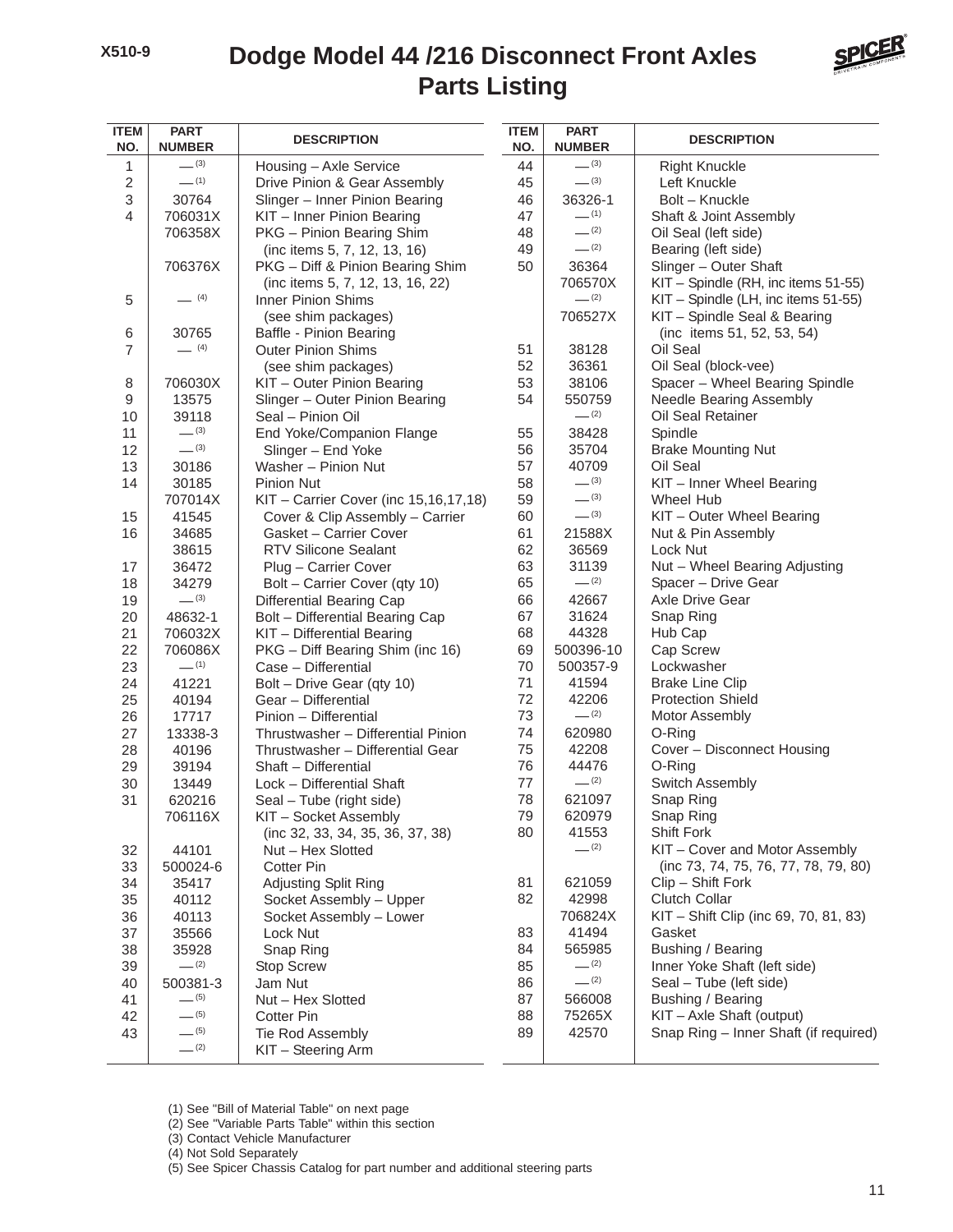

## **Bill of Material Table Dodge Model 44 /216 Disconnect Front Axles**

| Axle                          |                           |       | <b>Axle Kits</b>          |                               |                     |                        | Shaft & Joint Assy. |                  |  |
|-------------------------------|---------------------------|-------|---------------------------|-------------------------------|---------------------|------------------------|---------------------|------------------|--|
| <b>Bill of</b>                | Diff.                     |       | Ring Gear &               |                               | <b>Differential</b> |                        | <b>Right Hand</b>   | <b>Left Hand</b> |  |
| <b>Material</b>               | <b>Type</b>               | Ratio | Pinion Kit <sup>(7)</sup> | Case Assy. Kit <sup>(8)</sup> | <b>Case Kit</b>     | <b>Inner Parts Kit</b> | Shaft Assy.         | Shaft Assy.      |  |
| 1985-86 D-500 & D-800         |                           |       |                           |                               |                     |                        |                     |                  |  |
| 610216-2                      | Standard                  | 3.23  | 707020-2X                 | 707021X                       | 707023X             | 707025X                | 660599-1            | 72467-1X         |  |
| 610216-3                      | Standard                  | 3.54  | 707020-3X                 | 707021X                       | 707023X             | 707025X                | 660599-1            | 72467-1X         |  |
| 1985-86 D-600                 |                           |       |                           |                               |                     |                        |                     |                  |  |
| 610217-1                      | Standard                  | 3.54  | 707020-3X                 | 707021X                       | 707023X             | 707025X                | 660599-3            | 72467-2X         |  |
| 610217-2                      | Standard                  | 4.09  | 707020-4X                 | 707022X                       | 707024X             | 707025X                | 660599-3            | 72467-2X         |  |
| 1986-87 1/2 D-600             |                           |       |                           |                               |                     |                        |                     |                  |  |
| 610258-1                      | Standard                  | 3.54  | 707020-3X                 | 707021X                       | 707023X             | 707025X                | 660599-3            | 72467-2X         |  |
| 610258-2                      | Standard                  | 4.09  | 707020-4X                 | 707022X                       | 707024X             | 707025X                | 660599-3            | 72467-2X         |  |
| 1986 1/2-87 1/2 D-500 & D-800 |                           |       |                           |                               |                     |                        |                     |                  |  |
| 610257-1                      | Standard                  | 3.23  | 707020-2X                 | 707021X                       | 707023X             | 707025X                | 660599-1            | 72467-1X         |  |
| 610257-2                      | Standard                  | 3.54  | 707020-3X                 | 707021X                       | 707023X             | 707025X                | 660599-1            | 72467-1X         |  |
|                               | 1988-88 1/2 D-500 & D-800 |       |                           |                               |                     |                        |                     |                  |  |
| 610277-1                      | Standard                  | 3.23  | 707020-2X                 | 707021X                       | 707023X             | 707025X                | 660599-1            | 73578-1X         |  |
| 610277-2                      | Standard                  | 3.54  | 707020-3X                 | 707021X                       | 707023X             | 707025X                | 660599-1            | 73578-1X         |  |
| 610329-1                      | Standard                  | 3.23  | 707020-2X                 | 707021X                       | 707023X             | 707025X                | 660599-1            | 73578-1X         |  |
| 610329-2                      | Standard                  | 3.54  | 707020-3X                 | 707021X                       | 707023X             | 707025X                | 660599-1            | 73578-1X         |  |
| 610329-3                      | Standard                  | 3.92  | 707020-5X                 | 707022X                       | 707024X             | 707025X                | 660599-1            | 73578-1X         |  |
| 1988-88 1/2 D-600             |                           |       |                           |                               |                     |                        |                     |                  |  |
| 610278-1                      | Standard                  | 3.54  | 707020-3X                 | 707021X                       | 707023X             | 707025X                | 660599-3            | 73578-2X         |  |
| 610278-2                      | Standard                  | 4.09  | 707020-4X                 | 707022X                       | 707024X             | 707025X                | 660599-3            | 73578-2X         |  |
| 1989-90 D-600                 |                           |       |                           |                               |                     |                        |                     |                  |  |
| 610331-1                      | Standard                  | 3.54  | 707020-3X                 | 707021X                       | 707023X             | 707025X                | 660599-3            | 73578-2X         |  |
| 610331-2                      | Standard                  | 4.09  | 707020-4X                 | 707022X                       | 707024X             | 707025X                | 660599-3            | 73578-2X         |  |
| 610331-3                      | Standard                  | 3.92  | 707020-5X                 | 707022X                       | 707024X             | 707025X                | 660599-3            | 73578-2X         |  |
|                               | 1990-91 1/2 D-500 & D-800 |       |                           |                               |                     |                        |                     |                  |  |
| 610355-1                      | Standard                  | 3.23  | 707020-2X                 | 707021X                       | 707023X             | 707025X                | 660599-1            | 73578-1X         |  |
| 610355-2                      | Standard                  | 3.54  | 707020-3X                 | 707021X                       | 707023X             | 707025X                | 660599-1            | 73578-1X         |  |
| 610355-3                      | Standard                  | 3.92  | 707020-5X                 | 707022X                       | 707024X             | 707025X                | 660599-1            | 73578-1X         |  |
| 1991-91 1/2 D-600             |                           |       |                           |                               |                     |                        |                     |                  |  |
| 610356-1                      | Standard                  | 3.54  | 707020-3X                 | 707021X                       | 707023X             | 707025X                | 660599-3            | 73578-2X         |  |
| 610356-2                      | Standard                  | 4.09  | 707020-4X                 | 707022X                       | 707024X             | 707025X                | 660599-3            | 73578-2X         |  |
| 610356-3                      | Standard                  | 3.92  | 707020-5X                 | 707022X                       | 707024X             | 707025X                | 660599-3            | 73578-2X         |  |
| 610360-2                      | Standard                  | 3.54  | 707020-3X                 | 707021X                       | 707023X             | 707025X                | 74236-1X            | 74225-1X         |  |
| 1992-93 1/2 D-600 & D-800     |                           |       |                           |                               |                     |                        |                     |                  |  |
| 610270-1                      | Standard                  | 3.23  | 707020-2X                 | 707021X                       | 707023X             | 707025X                | 660599-1            | 73578-1X         |  |
| 610270-2                      | Standard                  | 3.54  | 707020-3X                 | 707021X                       | 707023X             | 707025X                | 660599-1            | 73578-1X         |  |
| 610270-3                      | Standard                  | 3.92  | 707020-5X                 | 707022X                       | 707024X             | 707025X                | 660599-1            | 73578-1X         |  |
| 1992-93 1/2 D-600             |                           |       |                           |                               |                     |                        |                     |                  |  |
| 610271-1                      | Standard                  | 3.54  | 707020-3X                 | 707021X                       | 707023X             | 707025X                | 660599-3            | 73578-2X         |  |
| 610271-2                      | Standard                  | 4.09  | 707020-4X                 | 707022X                       | 707024X             | 707025X                | 660599-3            | 73578-2X         |  |
| 610271-3                      | Standard                  | 3.92  | 707020-5X                 | 707022X                       | 707024X             | 707025X                | 660599-3            | 73578-2X         |  |
|                               |                           |       |                           |                               |                     |                        |                     |                  |  |
|                               |                           |       |                           |                               |                     |                        |                     |                  |  |
|                               |                           |       |                           |                               |                     |                        |                     |                  |  |
|                               |                           |       |                           |                               |                     |                        |                     |                  |  |
|                               |                           |       |                           |                               |                     |                        |                     |                  |  |

(7) See Ring Gear & Pinion Kits in XGI Catalog for ratio & tooth combinations.

See Differential Case Assy Kits in XGI Catalog for spline data & ratios.